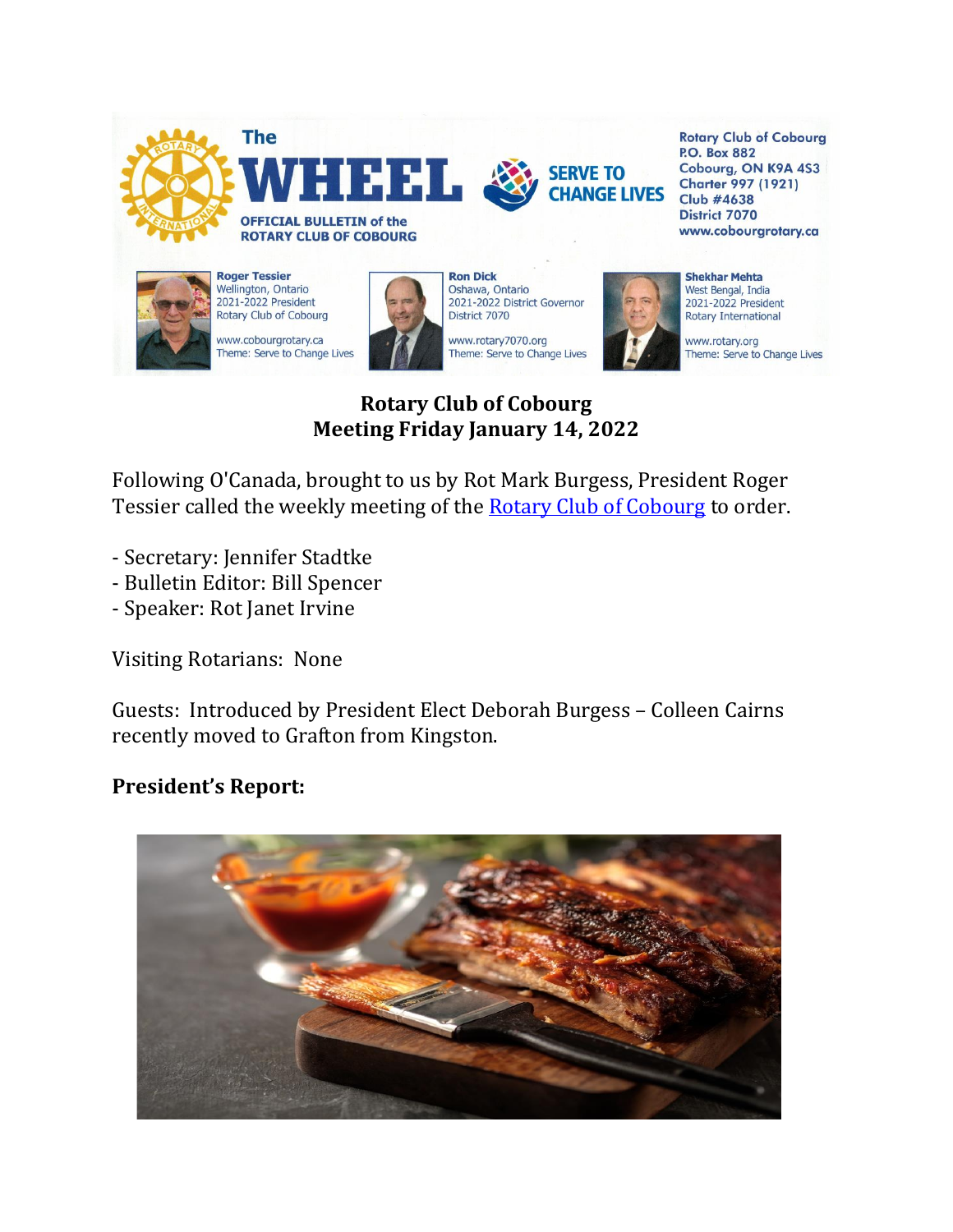



**SUNDAY JAN 30, 2022** 

# WINTERRIBFEST Ed's House Fundraiser

1/2 rack of fall-off-the-bone baby back ribs **Tender BBQ pulled pork** House made Ranch style baked beans, coleslaw & corn bread

\$25 dinner includes \$10 donation to Ed's House Northumberland



Pick up in Arthur's or delivery Sun. Jan. 30 4 - 8 pm **ORDER online** arthurspub.ca **Information 905-372-9940** 

ARTHUR'S PUB AT BEST WESTERN PLUS COBOURG INN, 930 BURNHAM ST. COBOURG  $(+$  HST)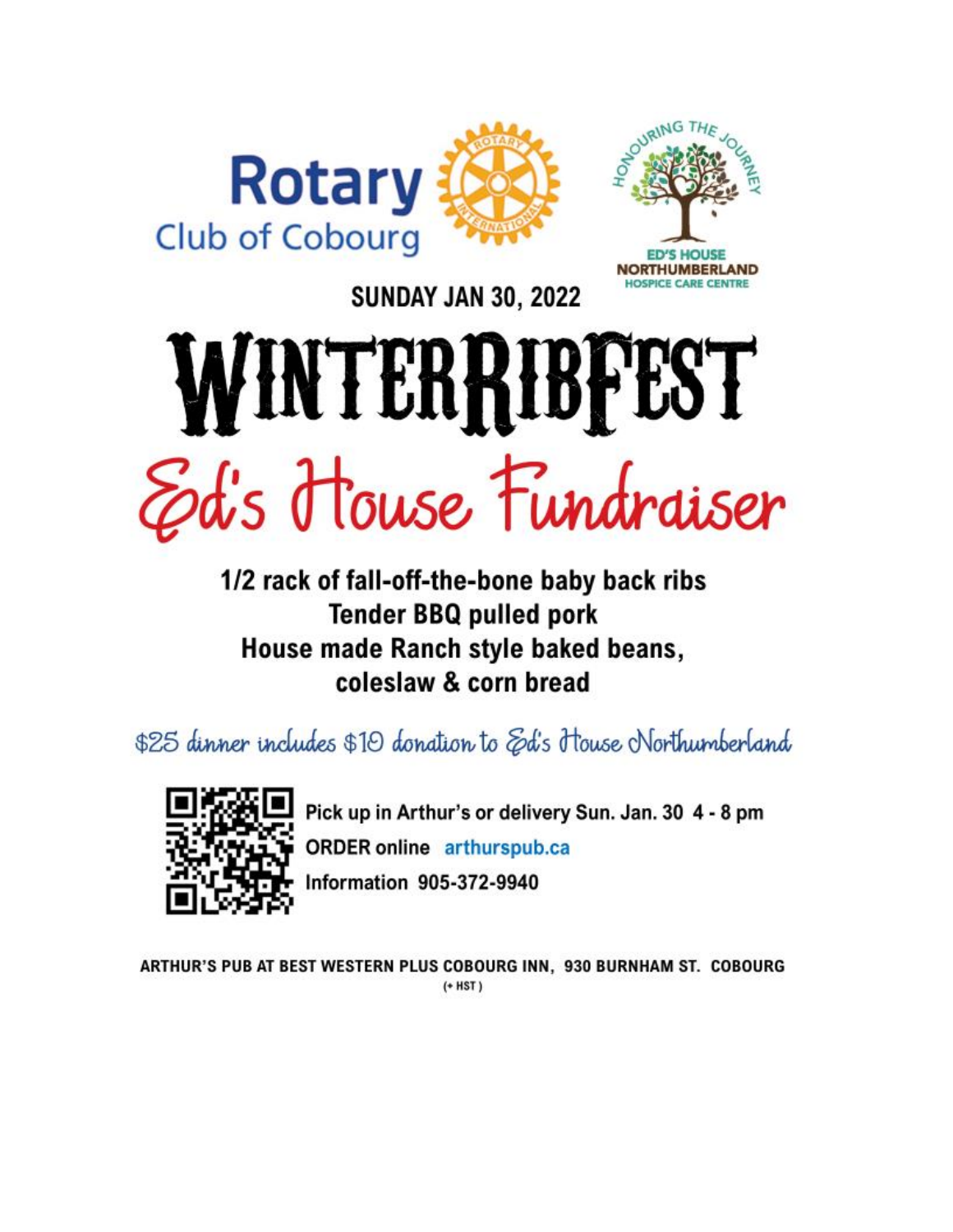

### **The Rotary Club of Cobourg Secretary Jennifer's Report**

President Roger, Fellow Rotarians and Guests,

# **Rotary Anniversary:**

Rotarian Andrew Truter 20 years January 11th

# **Wedding Anniversary:**

Rotarian John and Joan Stalker 40 years January 15th



# **Birthdays:**

Rotarian Sharron Spry-Wharram January 8<sup>th</sup> Rotarian Howie McCourt January 11<sup>th</sup> Rotarian Tony Pitts **January 11<sup>th</sup>** Rotarian Laurie McKeen January 13<sup>th</sup>

# Dr. Bob Scott





as it must be, by the Board of Directors. So, for the year 1997-1998, Dr. Bob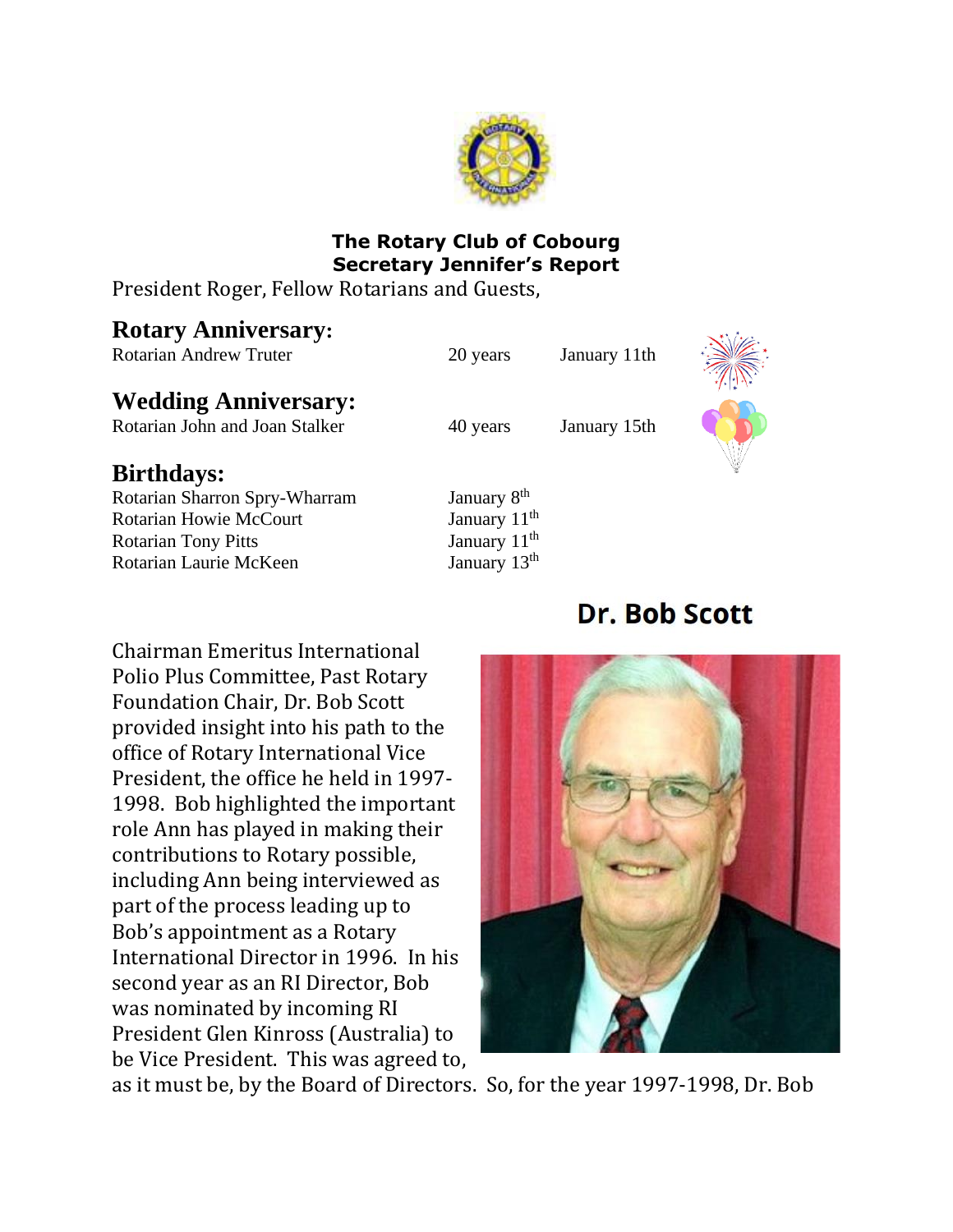Scott of the Rotary Club of Cobourg, was appointed Rotary International Vice President. When President Glen could not be at Rotary Headquarters in Evanston IN during his term, he expected his VP Bob to be there. At the time, Bob was still running his medical practice. Something had to go, and Bob elected to retire from medicine in September, 1997. If the Rotary International President is unable to complete their term, the Vice President is appointed President in their place, not the President Elect. For his year as RIVP, Bob was moments away at any time from the Presidency of Rotary International. President Roger acknowledged Bob and Ann's valuable and ongoing insight and direction, generously provided to our Club.



Past President Lynda Kay was invited by President Roger to tell us about her career in the music industry. Fortunately, her Classification Talk, first delivered January 3, 1997, was handy.

Following completion of her second year at Queens' University, Lynda sent summer employment inquiries to several major record companies. Capitol Records replied, and her efforts were successful. After that summer, her goal to

become a teacher was out, and the music business was in! A media relations role supporting Concert Productions International (CPI) followed; then on to CBS Records. She met Michael Jackson, Bruce Springsteen, Anne Murray, Willie Nelson, Ozzie Osborne, and many, many others, and appears in photos with all of them! Lynda acted cool and collected when in the presence of music celebrities, but was sometimes surprised that they looked different in person that the way they appeared in the media.

# **Happy Bucks:**

His Worship, Rot John Henderson, was happy that his daughter made a surprise visit home on her 30<sup>th</sup> birthday, along with her twin brother. On the same day, her partner Christopher proposed marriage. Did she accept?........... Yes!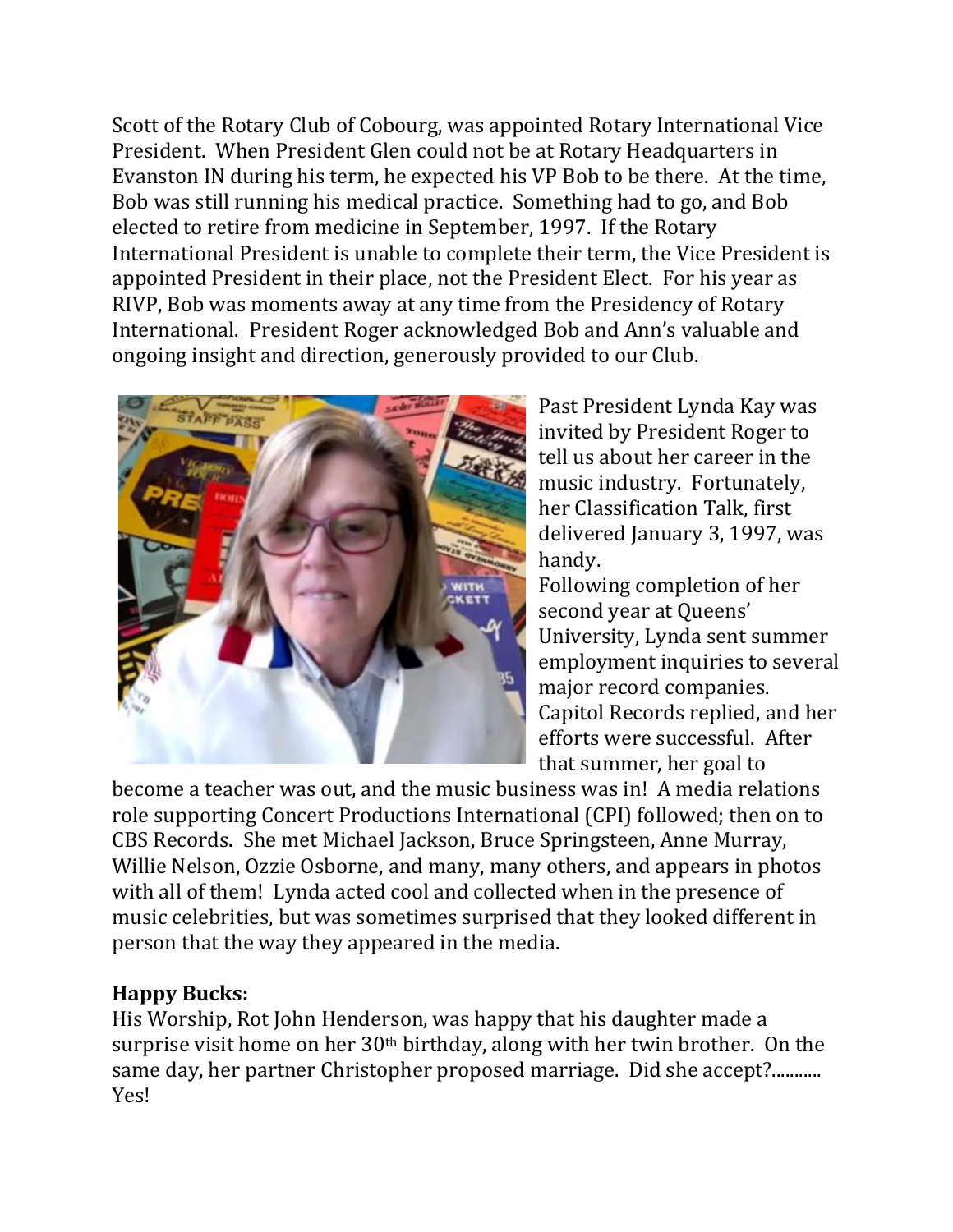# **Speaker:**

Rot Helen Lackey introduced Rot Janet Irvine, who treated us to her Classicication Talk. She has lived east of Grafton for 40 years, but is a Northern Ontarian by her early years lived on Manitoulan Island (the largest fresh water island in the world), her education



(Laurentian University), and her first employment (northeast of Timmins).



She was an only child, and recalls those years with affection. Her home was in the riding of Algoma East, which was also home to then Prime Minister Lester B. Pearson. She was chosen among students at her high school to travel to Ottawa and be the personal

guest of the PM and his wife, including lunch at 24 Sussex Drive. Janet played

piano, was involved in musicals, and had a very active high school career. She met her husband to be in the Barbados. Later, she was an English teacher, administrator, and department head at CDCI West. Janet has one son and three daughters. The daughters were all members of La Jeunesse choir, and Janet was a key fundraiser for the organization. Janet has experienced a seemingly insurmountable series of challenges, through which she has persevered, and reinvented herself





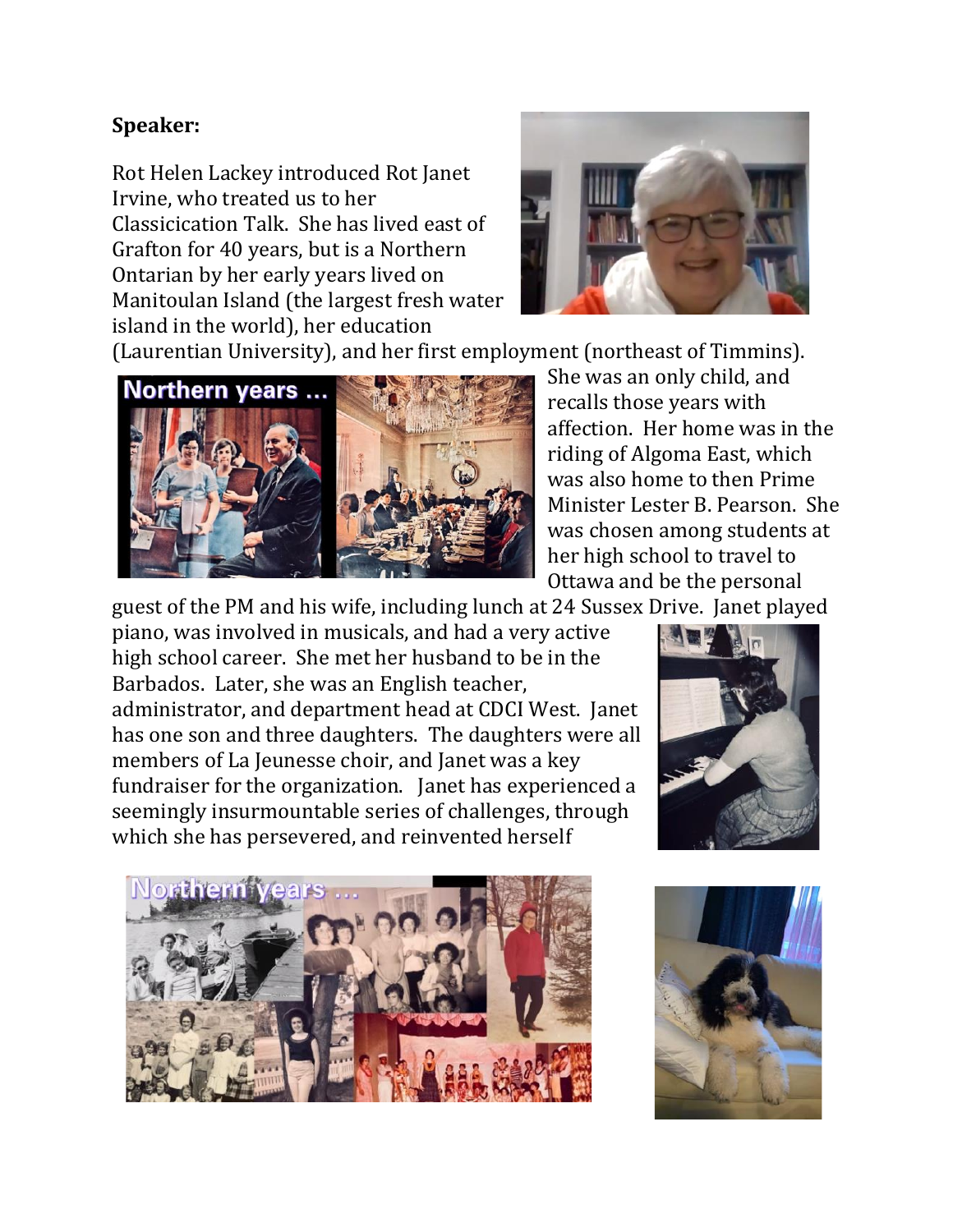personally and professionally. She is in her tenth year as an education consultant for Highland Shores., and is happiest when with her grandchildren!





# **Thought of the Week:**

A lady with a prize-winning schnauzer figured that he was going deaf. He wouldn't

Past President Peter Delanty thanked Janet, and fondly recalled working with her at CDCI West.

**Next Week's Spearker:** Dr Natalie Bocking. Send questions in advance (by noon Wednesday Jaunary 19) to [Lynda Kay.](mailto:lynda.s.kay@gmail.com)



come when she called. When she took him out for a walk, he wouldn't heel like he had been taught to do. As a matter of fact, when the dog wasn't looking and she called him, he acted like he didn't hear her at all. So, she took him to the vet.

The vet looked the dog over and gave him a complete physical. He told the